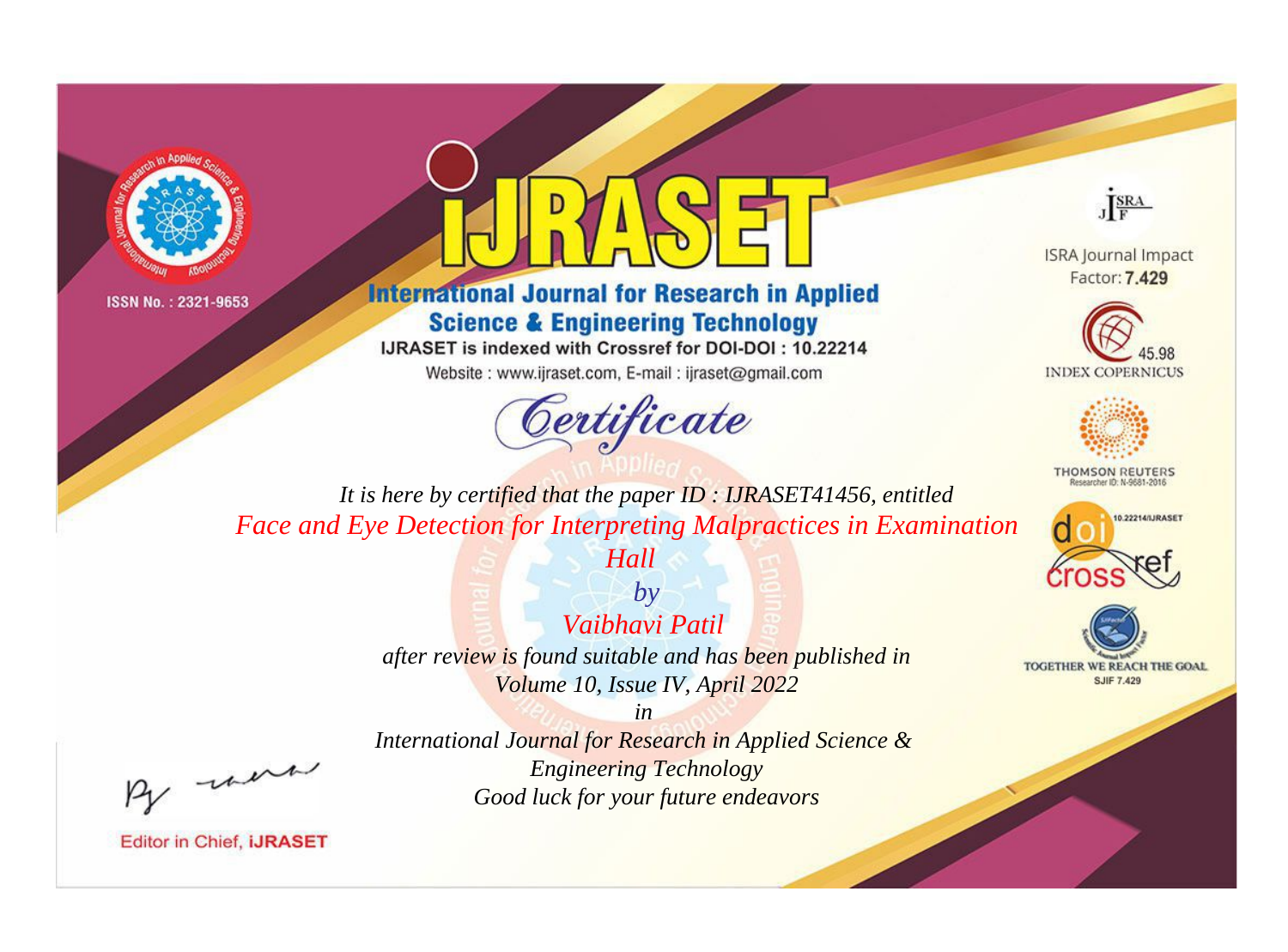



**International Journal for Research in Applied Science & Engineering Technology** 

IJRASET is indexed with Crossref for DOI-DOI: 10.22214

Website: www.ijraset.com, E-mail: ijraset@gmail.com



JERA

**ISRA Journal Impact** Factor: 7.429





**THOMSON REUTERS** 



TOGETHER WE REACH THE GOAL **SJIF 7.429** 

It is here by certified that the paper ID: IJRASET41456, entitled Face and Eye Detection for Interpreting Malpractices in Examination

Hall

 $b\nu$ Sakshi Patil after review is found suitable and has been published in Volume 10, Issue IV, April 2022

were

International Journal for Research in Applied Science & **Engineering Technology** Good luck for your future endeavors

 $in$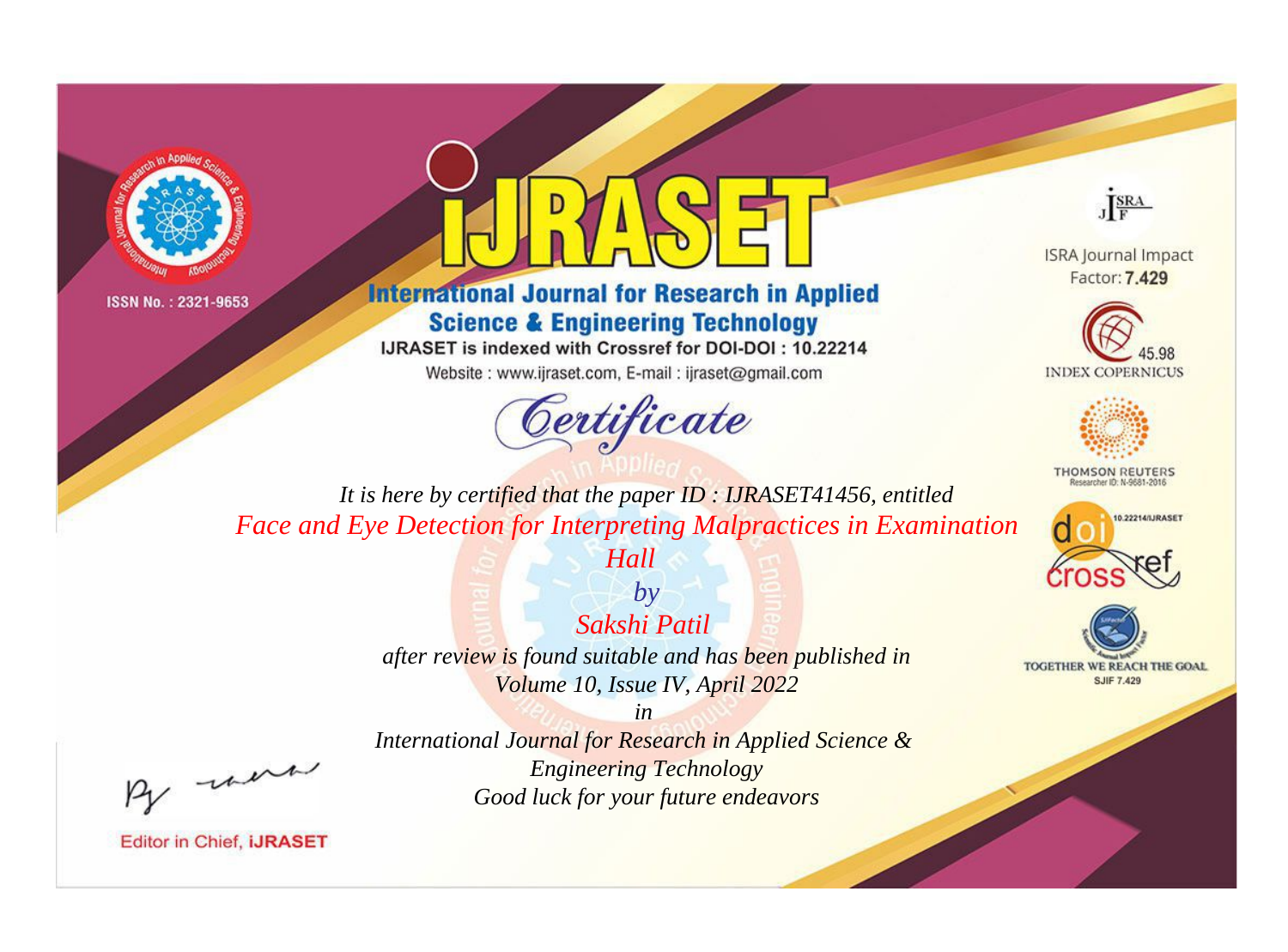



**International Journal for Research in Applied Science & Engineering Technology** 

IJRASET is indexed with Crossref for DOI-DOI: 10.22214

Website: www.ijraset.com, E-mail: ijraset@gmail.com





**ISRA Journal Impact** Factor: 7.429





**THOMSON REUTERS** 



TOGETHER WE REACH THE GOAL **SJIF 7.429** 

*It is here by certified that the paper ID : IJRASET41456, entitled Face and Eye Detection for Interpreting Malpractices in Examination* 

*Hall*

*by Krishna Ganjegi after review is found suitable and has been published in Volume 10, Issue IV, April 2022*

, un

*International Journal for Research in Applied Science & Engineering Technology Good luck for your future endeavors*

*in*